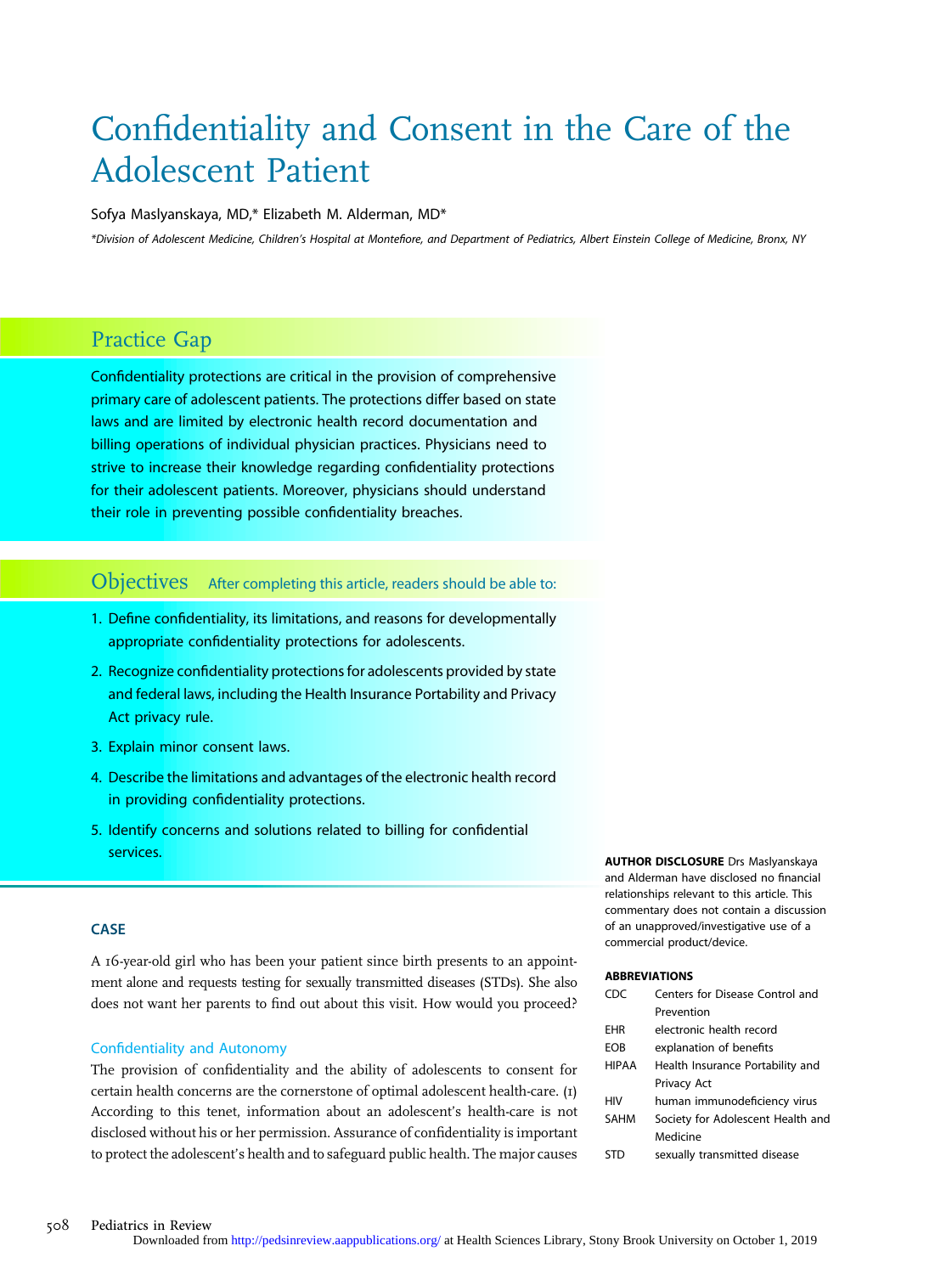of morbidity and mortality in adolescents are due to risky behaviors such as sexual activity and alcohol and substance use, as well as unmet mental health needs.

During the past 3 decades, research has supported the importance of the provision of confidential health-care and illustrated that if not provided, adolescents and young adults will not seek out prescription contraceptives, receive screening and treatment for STDs, or disclose substance use to the providers at their medical home. (2)(3)(4)(5)(6) Moreover, they will withhold information from their health-care provider and may not return for subsequent visits. (7) During the adolescent years, adolescents transition from children to adults, and clinicians need to support the adolescent's individualization and developing autonomy. By ensuring confidentiality for certain health-care concerns, pediatricians are supporting this crucial milestone of adolescent development by fostering decision-making skills. This approach also reflects the physician's ethical obligation to ensure the patient's well-being and protect the nonautonomous. Because we wish to minimize harm, the ethical concept of beneficence is also in play when providing confidential care. Beneficence refers to the clinician's responsibility to prioritize the patient's well-being when making decisions about medical care. Therefore, the services that may be provided confidentially to adolescents are related to reproductive health, outpatient substance abuse, and mental health services.

For more than a quarter of a century, national medical organizations, including the American Academy of Pediatrics, the Society for Adolescent Health and Medicine (SAHM), the American Academy of Family Practice, and the American College of Obstetricians and Gynecologists have supported the need to provide confidential care for

adolescents (Table 1).  $(8)(9)(10)(11)$  Not only do they call for such care, but they also advocate for education of adolescents and their parents about the importance of confidentiality, particularly for evaluation, testing, and treatment of STDs (including human immunodeficiency virus [HIV]), preventive reproductive health-care, contraception, and pregnancy-related services such as abortion.

It is essential to educate families, both parents/guardians and adolescents, on the reasons for clinicians requesting to spend part of the visit with the adolescent alone and starting to do this annually in early adolescence as part of best practices. Adolescents are frequently unaware of where they could obtain confidential services, especially substance abuse and mental health services, and do not use or envision their primary care providers as a resource. (12) The 11-yearold visit, when multiple vaccines are recommended and many children are on the brink of entering middle school, is a good time to start to engage in this conversation with parents and their preteens. Physicians should have discussions with the parent or guardian and the preteen or adolescent on the importance of adolescents having time alone with their physicians so that adolescents can voice their concerns to physicians and be encouraged to take responsibility for their health-care decisions. Physicians should continue to encourage open communication and discussions surrounding sensitive topics between parents and adolescents.

Primary care offices could create office policies describing adolescents' rights and share them with all new patients and families of preteens so as to normalize this essential aspect of adolescent health-care. This office culture should allow for improved trust and the potential for disclosures by adolescents and their parents. The SAHM recommends the

| <b>CONFIDENTIALITY</b>                                                                                                                                                                                                 | <b>CONFIDENTIALITY AND THE EHR</b>                                                                                                             |  |  |
|------------------------------------------------------------------------------------------------------------------------------------------------------------------------------------------------------------------------|------------------------------------------------------------------------------------------------------------------------------------------------|--|--|
| American Academy of Pediatrics. Confidentiality in<br>adolescent health care, AAP News, 1989                                                                                                                           | American Academy of Pediatrics. Standards for health<br>information technology to ensure adolescent privacy. 2012                              |  |  |
| Confidential Health Care for Adolescents: position paper for<br>the Society for Adolescent Medicine. 2004                                                                                                              | Society of Adolescent Health and Medicine. Recommendations<br>for electronic health record use for delivery of adolescent<br>health care, 2014 |  |  |
| American College of Obstetricians and Gynecologists.<br>Confidentiality in adolescent health care. In: Tool Kit for<br>Teen Care. 2nd ed. Washington, DC: American College of<br>Obstetricians and Gynecologists; 2009 | Committee on Adolescent Health Care, ACOG Committee<br>Opinion no. 599: adolescent confidentiality and electronic<br>health records 2014       |  |  |
| American Academy of Family Physicians. Adolescent health<br>care, confidentiality. 2008                                                                                                                                |                                                                                                                                                |  |  |
| EHR=electronic health record.                                                                                                                                                                                          |                                                                                                                                                |  |  |

## TABLE 1. Position Statements and Opinions on Adolescent Confidentiality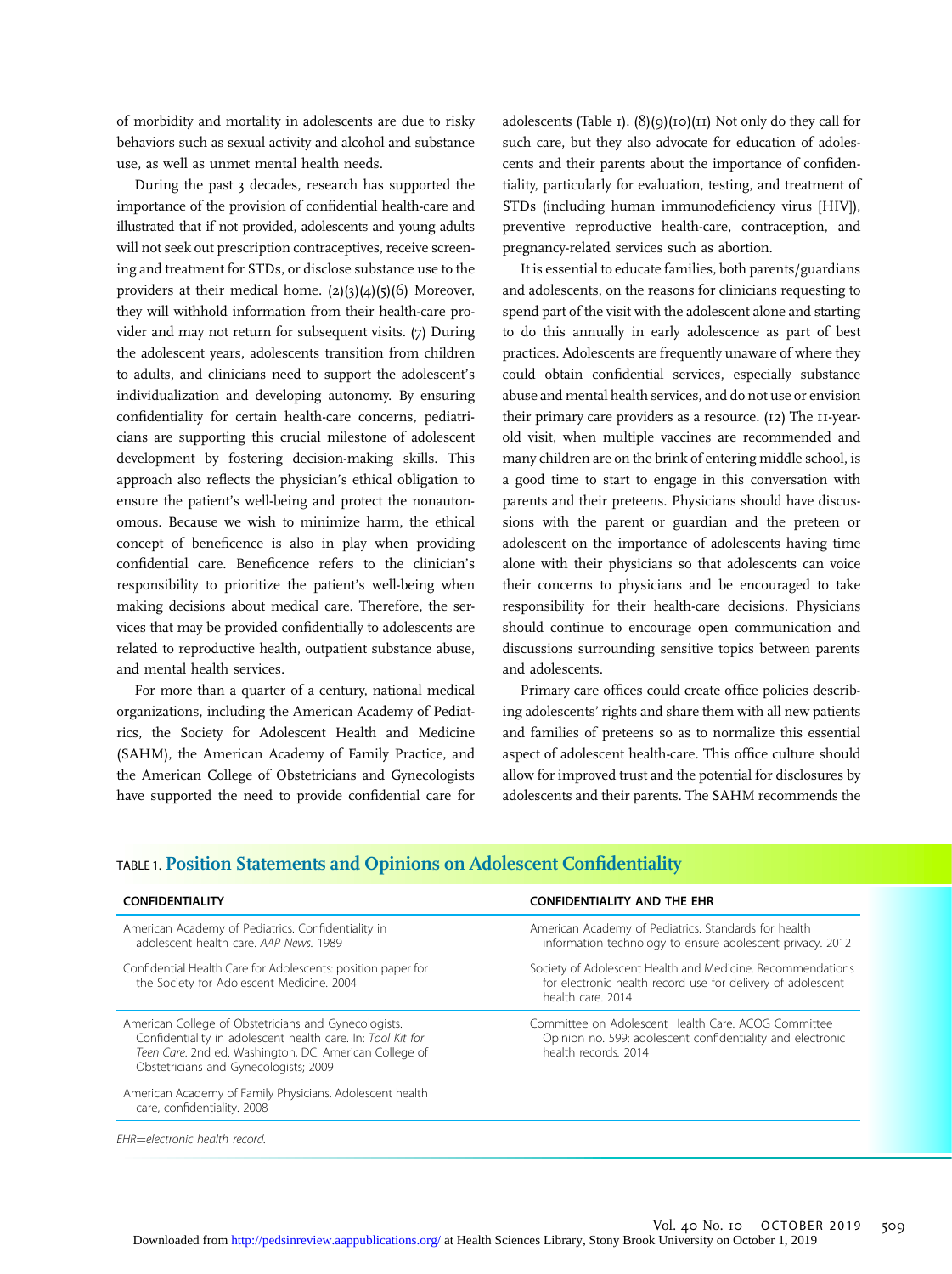training of front desk and billing staff so that they could provide appropriate guidance to patients on the confidential services available in their office. (9)

The ability of an adolescent to interpret health-care information provided to them and to adhere to recommendations is related to their cognitive development. The maturation of the adolescent brain generally occurs as the teen progresses from early to late adolescence. (13) Similar to physical pubertal changes, cognitive changes of adolescents are not age dependent and, therefore, age is not the determining factor in the adolescent's ability to make health-care decisions. Cognitive development advances as the adolescent progresses through early, middle, and late adolescence (Table 2). After age 18 years, adolescents have full legal rights as they become legal adults and are considered to have full adult reasoning. Parents may have or may apply for legal guardianship of their adult children with intellectual disabilities and, therefore, would have the power of attorney to make medical decisions for their adult child. It is less common, but possible, that parents are able to obtain legal guardianship of their adult children with mental health problems.

Intellectual abilities should also be considered when making the determination of capacity to consent. Depending on the level of intellectual disability, many adolescents cannot consent to treatment based on their capacity to understand the risks, benefits, and alternatives of the confidential services. These adolescents have to be evaluated by a physician to assess for their capacity to understand pros, cons, and alternatives for the treatments offered. Frequently, parents continue to be involved in reproductive decisions for adolescents with intellectual disabilities.

The degree of autonomy that the adolescent possesses is also crucial in determining the adolescent's competence to consent. By giving the adolescent the ability to make his or her own health-care decisions, the provider is supporting the adolescent's growth as a health consumer.

#### Relevant Legal Status Laws

Under the law, an adolescent younger than 18 years is generally considered a minor. However, minors younger than 18 years may have acquired legal status under one of the following provisions: mature minor, emancipated minor, incarcerated minor, or a minor in foster care. If a minor's status has been designated as any of these, they may be afforded some of the same legal rights as adults, and this affects their right to obtain confidential health-care.

Mature Minor. A mature minor is generally a minor who has sufficient intellect and autonomy to provide informed consent for medical care. When determining whether an adolescent is a mature minor, one must consider chronological age and developmental maturity, degree of autonomy, ability to adhere to medical care, and the seriousness of the illness versus risks of therapy. Clinicians need to evaluate whether a minor has the capacity to make voluntary decisions and weigh alternatives. For example, if the adolescent has been able to manage previous illnesses and adhere to medications/treatment, then the minor can be deemed competent to consent to their care if state law allows. However, minors generally cannot receive care for routine, nonemergent general health-care without parental consent.

Emancipated Minor. Emancipation, under the law, is defined as a surrender of parental rights to a child. Each state has laws defining circumstances where a minor may be considered emancipated. (14) Such circumstances may include a minor who is married, lives away from parents or legal guardians, is financially independent, is in the military, or whose parent/guardian has renounced their parental rights.

Pregnant and Parenting Teens. Pregnant teens can consent to their own health-care in most states, as well as that of their child. Questions do come up around the rights of teen fathers. Generally, if a teen is listed as the father of a child on the birth certificate, he would have the same parental rights

| <b>DEVELOPMENTAL STAGE</b> | AGE, Y       | <b>PSYCHOSOCIAL CHANGES</b>                                                                                                |
|----------------------------|--------------|----------------------------------------------------------------------------------------------------------------------------|
| Early                      | $\sim$ 12–14 | Concerned about physical appearance, concrete thinking<br>Have difficulty considering long-term consequences of<br>actions |
| Middle                     | $\sim$ 15–17 | Peers and peer friendships are essential, experimentation<br>stage                                                         |
| l ate                      | $\sim$ 18-21 | Decisions and beliefs are less influenced by peers<br>Work toward mutual understanding in relationship with<br>parents     |

#### TABLE 2. Adolescent Development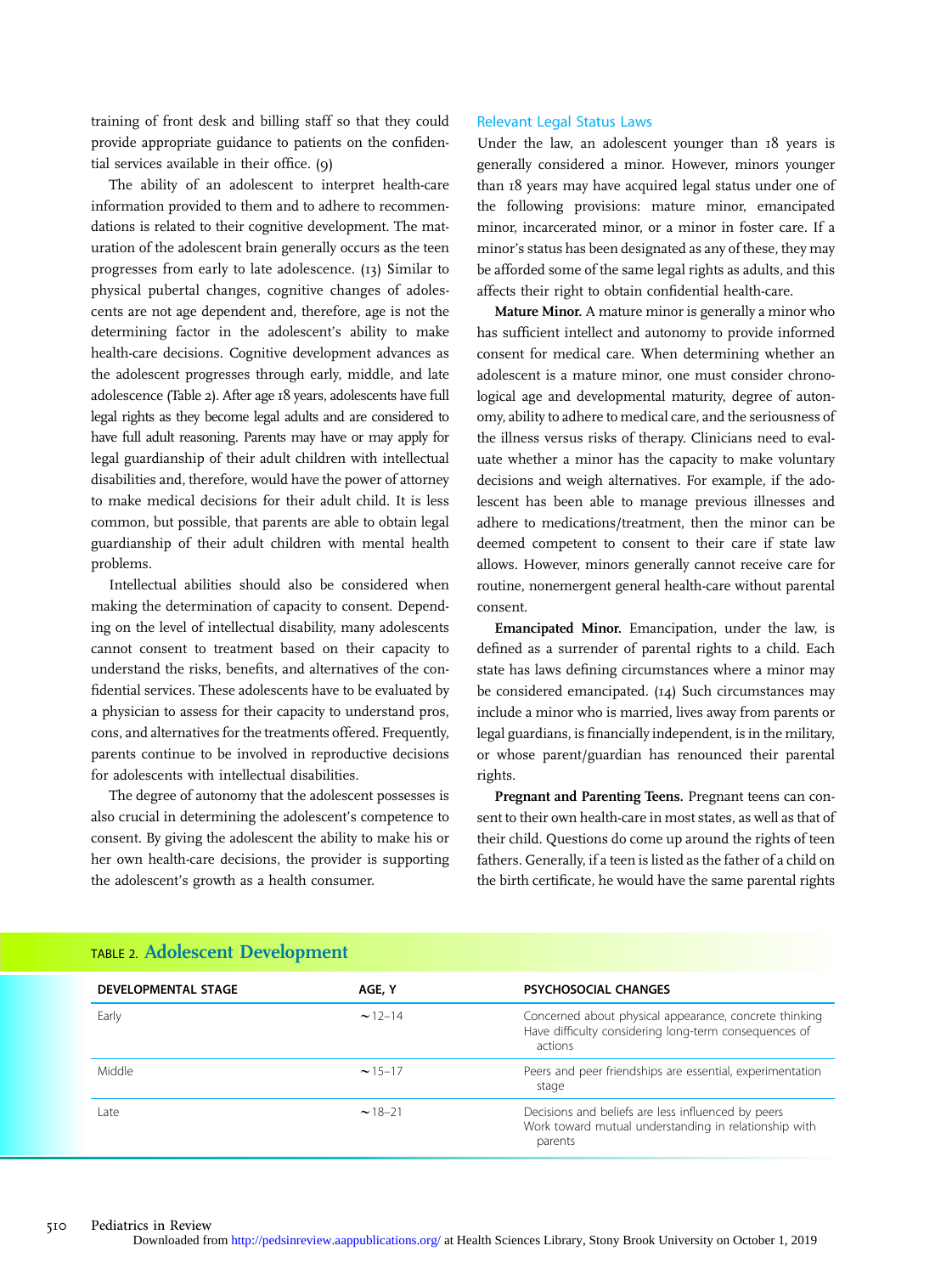as the teen mother. However, it is quite variable as to whether a parenting teen can consent for their own health-care, unless it falls into the categories listed previously herein. Providers should reference the laws in their states.

Teens in Foster Care. Many states continue to allow parents or legal guardians to consent for medical treatment of their children after the children have entered into foster care. To streamline the consent procedure, many foster agencies have the parents sign a consent form for routine services, which is available from the child's welfare worker. (15) For teens whose parents are not available or not cooperative, courts make decisions to appoint a guardian or have the welfare commissioner provide consent for services outside of routine care, such as psychotropic medication prescription or surgical procedures. If a teen in foster care requires emergency medical attention and a legal guardian is not available, a physician could provide services without parental consent if their state law allows this. Teens in foster care could consent to confidential services based on their state laws similar to other teens residing in their states and if they have the capacity to consent.

#### Relevant Federal and State Laws

Another important consideration when determining the possibility of ensuring confidential health-care for minor adolescents are federal and state laws that govern the minor's ability to consent for medical treatment. Federal laws override state laws and, therefore, basic knowledge of both is necessary to decide on the services that could be offered to the adolescent without parental consent (Fig).

Federal Laws. There are few federal laws related to the provision of confidential health-care. A federal privacy rule was established in 2002, based on the 1996 Health Insurance Portability and Privacy Act (HIPAA) to allow the minor children to access their health information if it is related to confidential services or if they receive court approval to obtain those services and, therefore, have authority over their medical records. Parents cannot access these records unless permitted by their minor child (Table 3). (3)

Furthermore, the federal privacy rule ensures confidentiality for all health information to patients 18 years or older. (16) It is important to remember that for these patients, all health information must be kept private from parents, unless the adult child consents to disclosure of their health information. Health-care providers sometimes overlook this point because they have cared for the patient throughout childhood and are accustomed to the parent overseeing the

child's health-care. The parents of adult children need to be educated about HIPAA, as do the adult children.

Title X of the Public Health Service Act is federal legislation that provides grants to organizations to assist with family planning and related preventive health services and requires programs that it funds to provide confidential services for adolescents. (17)(18) Similar rules exist for federally supported substance and alcohol use programs which receive grant funding and review by the Substance Abuse and Mental Health Services Administration. (19) Recipients of Medicaid insurance also have specific federal laws that require confidential protections for adolescents and are used to prevent confidentiality breaches. The HIPAA privacy rules defer to federal law surrounding these programs.

State Laws. Laws around adolescent confidentiality are generally state specific and may be complex. A variety of states give physicians permission to disclose information to parents or guardians that could be considered confidential, such as treatment for STDs. State laws often reflect legislation but also could be based on case law of the courts and statutes. These laws often weigh the tenets of family law (the status of minor children and the responsibilities and rights of parents/guardians) against the rights of the individual.

Most states have laws ensuring confidential care for minors based on the type of medical services requested, specifically, sexual health (STDs, contraception, pregnancy, and pregnancy options), outpatient mental health, outpatient



Figure. Laws governing adolescent confidentiality in the United States. HIPAA=Health Insurance Portability and Privacy Act, SAMHSA=Substance Abuse and Mental Health Services Administration.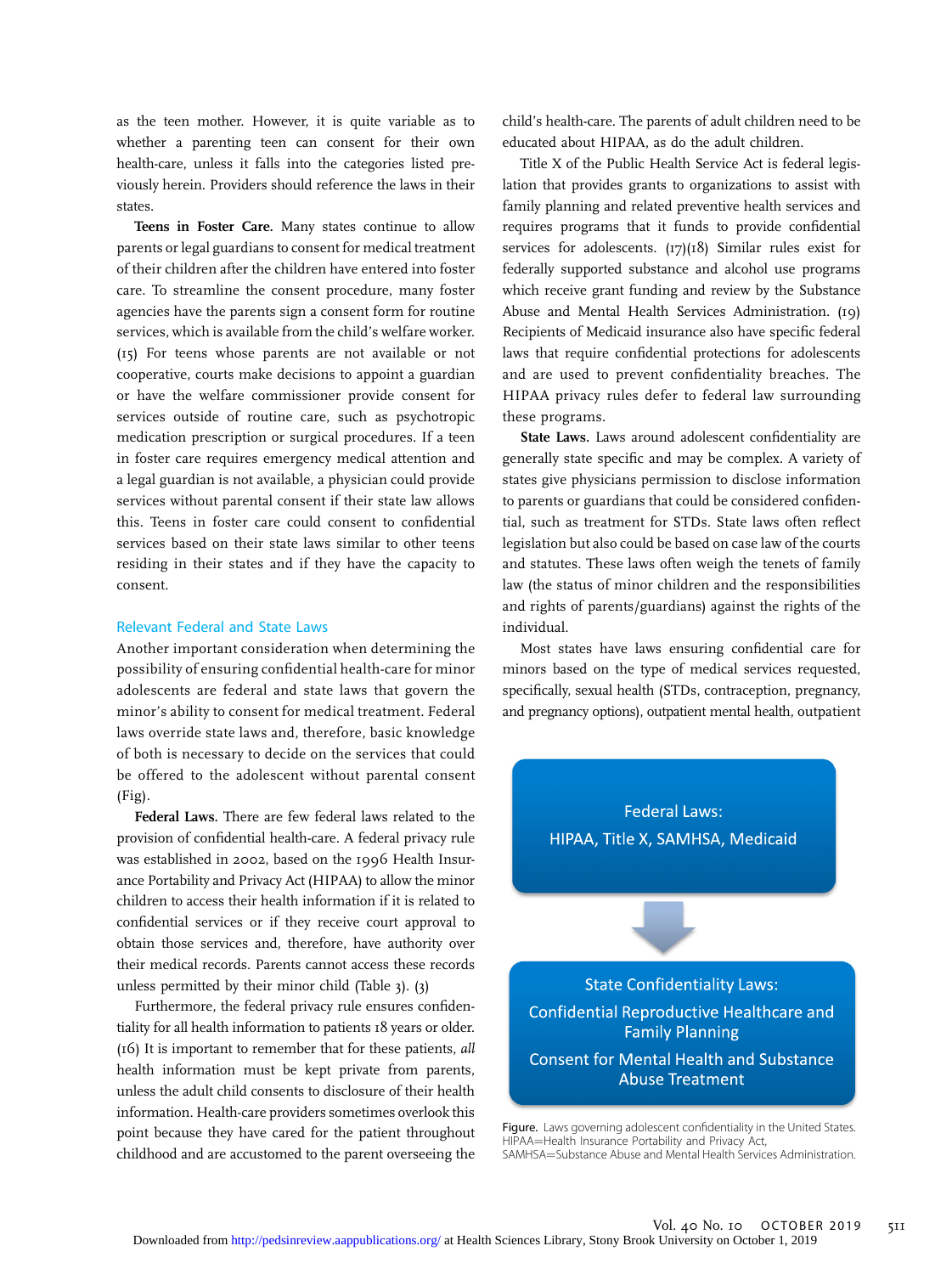## TABLE 3. Resources with Information on Federal and State Laws on **Confidentiality**

| <b>RESOURCE</b>                                                                                                                                                                        | <b>WEBSITE</b>                                                                                                                                                |
|----------------------------------------------------------------------------------------------------------------------------------------------------------------------------------------|---------------------------------------------------------------------------------------------------------------------------------------------------------------|
| Centers for Disease Control and Prevention. HIPAA privacy<br>rule and public health: guidance from CDC and the U.S.<br>Department of Health and Human Services.                        | https://www.cdc.gov/mmwr/preview/mmwrhtml/<br>m2e411a1.htm                                                                                                    |
| Office of Population Affairs. Program requirements for Title X<br>funded family planning projects.                                                                                     | https://www.hhs.gov/opa/sites/default/files/ogc-cleared-<br>final-april.pdf                                                                                   |
| Electronic Code of Federal Regulations.                                                                                                                                                | https://www.ecfr.gov/cgi-bin/text-idx?<br>c=ecfr&sid=b7e8d29be4a2b815c404988e29c06a3e&<br>rgn=div5&view=text&node=42:1.0.1.1.2&idno=42%20-<br>%20se42.1.2 114 |
| Policy Compendium on Confidential Health Services for<br>Adolescents, 2nd ed.                                                                                                          | http://www.cahl.org/PDFs/PolicyCompendium/<br>PolicyCompendium.pdf                                                                                            |
| State Minor Consent Laws: A Summary. 3rd ed.                                                                                                                                           | https://www.freelists.org/archives/hilac/02-2014/<br>pdftRo8tw89mb.pdf                                                                                        |
| Guttmacher Institute. State policies in brief: an overview of<br>minors' consent law 2018                                                                                              | https://www.guttmacher.org/state-policy/explore/<br>overview-minors-consent-law                                                                               |
| What can parents do? A review of state laws regarding<br>decision making for adolescent drug abuse and mental<br>health treatment. I Child Adolesc Subst Abuse.<br>2015;24(3):166-176. |                                                                                                                                                               |

alcohol and substance abuse, and diagnosis and treatment for sexual assault. (20) These laws are based on the need for privacy inherent to these categories of health-care, as well as the normative adolescent development of autonomy, as described previously herein. All states, generally, allow for the provision of confidential services for minor adolescents for the prevention, screening, diagnosis, and treatment of STDs and sexual assault. There may be exceptions related to the screening, prevention, and treatment of HIV infection and AIDS, as well as vaccinations (human papillomavirus, hepatitis B, hepatitis A). Most states require parental consent for treatment of HIV/AIDS, as well as immunizations. The minor's permissibility to access confidential care for contraception, prenatal care, care for their own child, mental health, and outpatient alcohol and substance abuse varies among states but in many cases is permissible, albeit with some restrictions. Only 2 states and the District of Columbia allow minors to consent for termination of pregnancy. If a state does not allow a minor to consent to termination of a pregnancy, a system of judicial bypass must exist so that a minor may petition the court for the ability to consent for termination of pregnancy. This may be a difficult process for an adolescent and requires access to a legal advocate and psychosocial support. The Alan Guttmacher Institute maintains a current listing, by state, of what reproductive

health-care services may be provided confidentially. (20) State laws provide the ability for adolescents or their parents to provide consent for inpatient and outpatient substance use disorder and mental health treatment and vary widely. A study by Kerwin et al (21) in 2015 found that one-third of the states have inconsistent laws on the consent requirements for mental health vs substance abuse treatment, including 15% of the states allowing only the minor to consent for drug use treatment.

#### Privacy of Health Information

Exceptions to Confidentiality. There are circumstances when a minor's confidentiality cannot be maintained and the health-care provider is mandated to disclose private information. Providers must be aware of their state's legal requirements, such as reporting child abuse. Clinical and professional judgment is essential when assessing patients for abuse and exploitation. Moreover, if an adolescent is deemed to be harmful to self or others, confidentiality must be broken. It is essential that these limits of the provision of confidential health-care be discussed with adolescents and parents/guardians as part of the general discussion on adolescent confidentiality.

Another exception to the assurance of confidentiality is the diagnosis of STDs such as gonorrhea, chlamydia, syphilis, and HIV that are in the category of reportable diseases.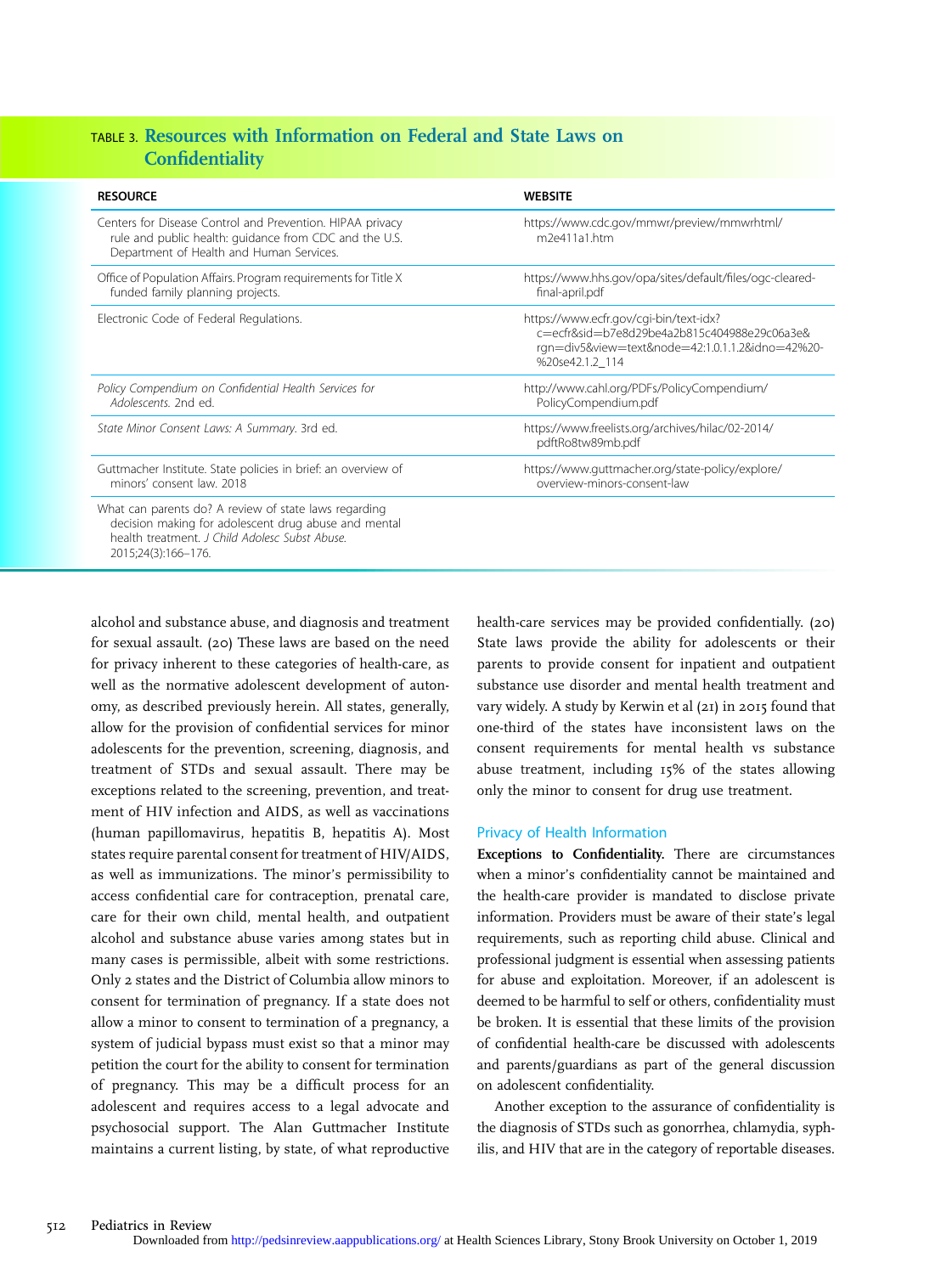It is required that positive results are reported to local departments of health and, ultimately, the Centers for Disease Control and Prevention (CDC). This is in the interest of public health and allows the health department to assist in the notification and treatment of sexual partners so that these infections become less transmissible to the general population.

Additionally, there is no authorization required for the automatic release of information to health insurance plans or health-care providers who are involved in the care of the patient.  $(3)(22)$ 

Electronic Health Record. Adolescents and young adults have the highest rate of Internet use and, therefore, are most likely to benefit from medical information becoming available electronically. (23) They are also the group that needs the most protection in this electronic generation. In 2009, the Health Information Technology for Economic and Clinical Health Act was issued by the US Department of Health and Human Services to increase HIPAA protections and improve the delivery of healthcare through health information technology use. (24) This has led to a more widespread use of electronic health records (EHRs), which are systems that allow the sharing of information within a health-care organization and include clinical visit notes, test results, and problem and/or medication lists. In 2012, almost 4 of every 5 pediatricians were using an EHR. (25) The American Academy of Pediatrics, SAHM, and American College of Obstetricians and Gynecologists have published policy statements emphasizing the importance of adolescent confidentiality protections in EHRs and advised that the protections should be guided by the established federal and state laws (Table 3).  $(26)(27)(28)$ 

An additional challenge to the provision of adolescent confidential services has been the rollout of the meaningful use requirements by the Centers for Medicare and Medicaid Services in the Department of Health and Human Services in 2010. Meaningful use requirements are used to monitor health providers' improvements in EHR utilization and are used for reimbursement purposes. (29) One of the requirements is the provision of a clinical summary printout after each medical visit. In the case of an adolescent who comes in with a parent and is seen for part of the visit alone, some of the laboratory tests, medications ordered, and problems added to the problem list could pose a risk to confidentiality protections. Strategies that could be used to prevent breaches in confidentiality include the restriction of the confidential diagnoses, medications, and laboratory tests from the clinical summary printout for adolescents younger than

18 years and distribution of the summary directly to patients older than 18 years.

Another meaningful use requirement is to allow patients or their representatives access to a secure Internet portal that contains their health information, including diagnostic test results, problem lists, and medications and/or opportunity to communicate with their physicians through a secure e-mail. This provides a challenge to protection of confidentiality, while also being an important tool that could be set up to allow for direct and improved communication between adolescents and their providers.

In their position paper, the SAHM recommends that medical providers be aware of their current EHR settings and actively advocate and improve protections for adolescents in their health-care system. (28) The SAHM also suggests the development of separate portals for adolescents and their parents, with limited exceptions for adolescents with serious medical illnesses and those with intellectual disabilities. An additional recommendation is the distinction between health information exchanges, which are designed to allow for medical information sharing between medical facilities, and the EHR, located in a single medical system. At the time of health information exchange creation, settings should be incorporated to prevent the release of sensitive information to other medical centers unless directly approved by the adolescent so that this information is not inadvertently shared with parents. (28)

Additionally, the automated reminder service that has been introduced by many pharmacies for patient convenience could pose a risk to confidentiality for adolescents and should be discussed at the time of medication prescription. (30) Possible solutions include providers offering teens the option of speaking with their parents about the medication being prescribed, checking with the pharmacy regarding their use of automated reminders, or sending the prescription to a different pharmacy than the one used by the family.

Billing. If an adolescent chooses to obtain confidential services, he or she needs to be aware of the possible breaches to confidentiality at the time of billing and payment by their health insurer. Explanation of benefits (EOB) is a letter that is mailed to the primary insurance policyholder, generally the parents, at the time of the payment for the claim and includes information about the person who received the medical services and the services obtained during that visit. The intention of the EOB letter is to prevent billing fraud and provide patients with detailed information about what was paid by the insurance policy and what is the financial responsibility of the policyholder. (31) For adolescents, EOB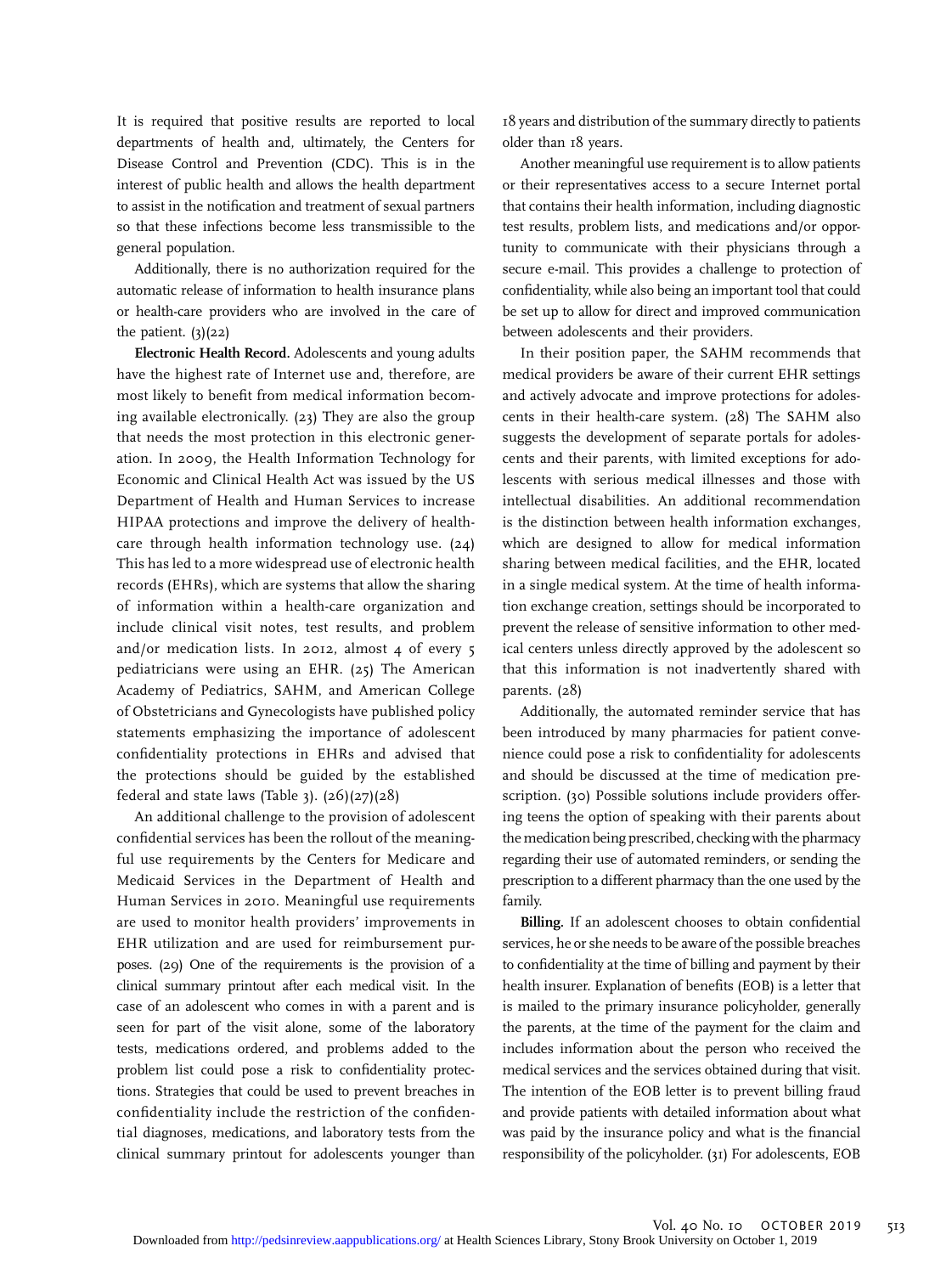letters could disclose sensitive information to their parents. Some states have started to address this issue in their insurance law in an attempt to prevent EOBs from being mailed out for certain, confidential services, with the modification of the law to include the opportunity for confidential communication. Confidential communication refers to the ability of owners of health information to ask for the EOB to not be mailed or to be sent by an alternative means, such as e-mail. California was the first state to enact this law, which went into effect in 2015. Similar laws/regulations are pending or have been approved into law in Oregon, Massachusetts, Maryland, and Washington. New York has enacted a law that has removed the requirement for the EOB to be sent if only a copayment was required that was paid at the time of the visit and the claim is fully paid, unless requested by the policyholder. (32)

The laws preventing release of EOBs are relatively new and not all-encompassing, so adolescents need to be educated about this possibility of breach of their confidentiality in the case of an EOB being mailed to their home, and adolescents should be counseled about alternative ways of obtaining confidential services. Many college health services and school-based clinics provide low cost or free care for reproductive, mental health, and substance abuse services. In addition, Title X–funded health programs, including Planned Parenthood, are centers where adolescents may obtain confidential screening for STDs and contraceptive management without billing concerns. Another alternative is a subsidized health insurance plan for family planning services that is available in 20 states in the United States as an expansion of Medicaid services. (33) Other options include the provision of reduced cost visits, or adolescents could be offered to pay for the services out of pocket to avoid the EOB letter.

## Summary

For the 16-year-old girl who is requesting sexually transmitted disease (STD) testing:

- Based on evidence quality D, all states allow for confidential STD testing, but there are some states that may require the physician to disclose to parents any positive results, and you will need to reflect on the laws guiding practices in your state.
- Based on evidence quality D, she should be notified about the possibility of an explanation of benefits letter being sent to her home because of office billing and laboratory testing, thus possibly disclosing some sensitive information, and she should be notified of the alternative ways available for her to pay for these services, including information on how to obtain a subsidized health insurance plan if available in your state to maintain confidentiality.
- Based on evidence quality D, if your state does not offer subsidized health insurance plans you may need to refer her to Planned Parenthood or a public health clinic. Alternatively, you can counsel her on having her partner share some of the cost of her laboratory testing and subsidize the fee for her office visit.
- Based on evidence quality D, ensure that your office electronic health record has protections for adolescents and that no sensitive diagnoses, tests, or medications are printed on the after-visit summaries that could be easily seen by her parents. Moreover, ensure that you have designed your patient portal to disable release of laboratory results of adolescents younger than 18 years.
- Based on evidence quality D, with all these safeguards, you are able to assure your minor adolescent patient that her sensitive information will not be released to her parents without her permission. You encourage her to discuss her health with her parents. However, if she cannot, you can still provide confidential care for her reproductive and mental health.

References for this article are at [http://pedsinreview.aappub](http://pedsinreview.aappublications.org/content/40/10/508)[lications.org/content/40/10/508.](http://pedsinreview.aappublications.org/content/40/10/508)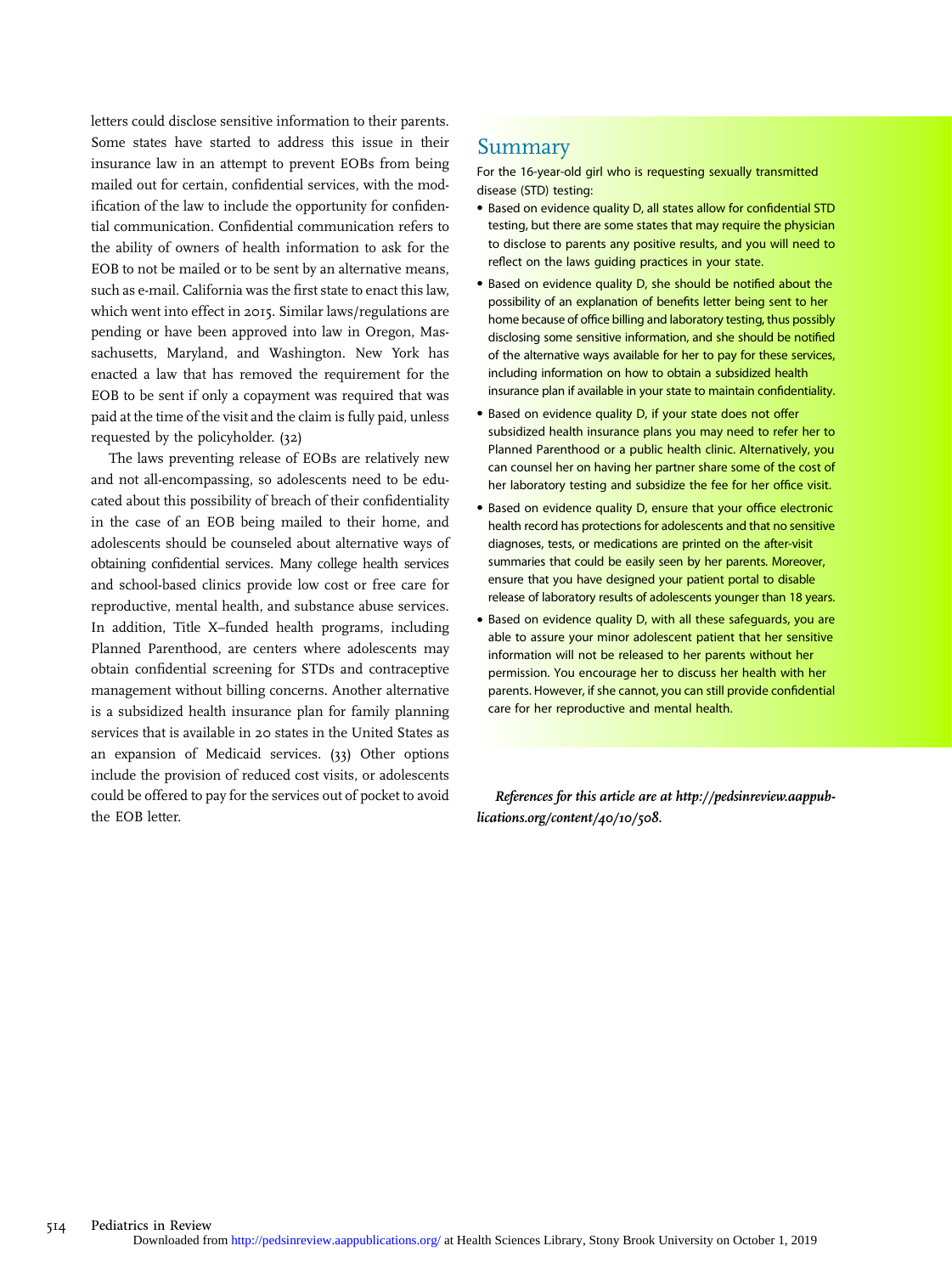# PIR Quiz

Individual CME quizzes are available via the blue CME link under the article title in the Table of Contents of any issue. To learn how to claim MOC points, go to: [http://www.aappublications.org/content/moc-credit.](http://www.aappublications.org/content/moc-credit)

- 1. A 16-year-old girl presents to the emergency department (ED) after sustaining a left ankle injury while playing basketball. Physical examination reveals a swollen left ankle. She is unable to bear weight. The initial impression is that this is likely a sprain, but a fracture cannot be ruled out. A urine pregnancy test is ordered before obtaining a radiograph. The ED physician receives a telephone call from the laboratory that her urine pregnancy test result is positive, and radiography is deferred. Which of the following is the ED physician's next best step in the management of this patient?
	- A. Call her mother and notify her that her daughter is pregnant.
	- B. Call her mother and ask her to have the patient call the physician back.
	- C. Call her mother and ask her to follow up with the ED physician the next day and give her the pregnancy test results of her daughter in person.
	- D. Break the news only to the patient, and encourage her to discuss the results with her mother.
	- E. Send the patient to her pediatrician without giving her the results.
- 2. A 14-year-old girl is brought to the clinic by her mother after getting a call from school that she is skipping classes to be with her 21-year-old boyfriend. The mother is worried that her daughter is having sex. When interviewed alone, the patient seems withdrawn but denies everything. In addition to testing her for pregnancy, which of the following is the most appropriate next step in the management of this patient?
	- A. Tell the patient with the mother in the room that a sexual relationship between a 21 year-old and a 14-year-old is illegal in your state and refer her for counseling.
	- B. Send her to the ED to get a sexual assault examination because she is younger than 16 years and you are concerned about statutory rape.
	- C. Refer her to the child abuse center for further evaluation.
	- D. No follow-up is needed because the child denies everything.
	- E. Call the clinic social worker and discuss the best option for the patient according to state laws.
- 3. A 17-year-old young man comes to the school clinic for a follow-up from a previous clinic visit to discuss positive results on sexually transmitted disease testing. He is positive for gonorrhea. He is in a boarding school where he lives alone in the dormitory. His parents live overseas where his father works. He has had a steady 16-year-old girlfriend for the past 6 months. You note that he is on his father's insurance plan. Which of the following is the most appropriate next step in management?
	- A. Notify his parents of his laboratory results and withhold treatment until the parents give consent because he is a minor  $\left($  < 18 years of age).
	- B. Report his results to the health department while waiting for his parental consent to treat.
	- C. Treat him because he is considered an emancipated minor; reporting to the health department is not required.
	- D. Treat him because he is considered an emancipated minor, treat his partner, report it to the health department, and counsel him that despite confidential billing his father can find out from the insurance bill.
	- E. Treat him because he is considered emancipated minor, report it to the health department, and counsel him that because of confidential billing his parents will never know.

REQUIREMENTS: Learners

can take Pediatrics in Review quizzes and claim credit online only at: [http://](http://pedsinreview.org) [pedsinreview.org](http://pedsinreview.org).

To successfully complete 2019 Pediatrics in Review articles for AMA PRA Category 1 Credit<sup>TM</sup>, learners must demonstrate aminimum performance level of 60% or higher on this assessment. If you score less than 60% on the assessment, you will be given additional opportunities to answer questions until an overall 60% or greater score is achieved.

This journal-based CME activity is available through Dec. 31, 2021, however, credit will be recorded in the year in which the learner completes the quiz.



2019 Pediatrics in Review now is approved for a total of 30 Maintenance of Certification (MOC) Part 2 credits by the American Board of Pediatrics through the AAP MOC Portfolio Program. Complete the first 10 issues or a total of 30 quizzes of journal CME credits, achieve a 60% passing score on each, and start claiming MOC credits as early as October 2019. To learn how to claim MOC points, go to: [http://](http://www.aappublications.org/content/moc-credit) [www.aappublications.org/](http://www.aappublications.org/content/moc-credit)

[content/moc-credit.](http://www.aappublications.org/content/moc-credit)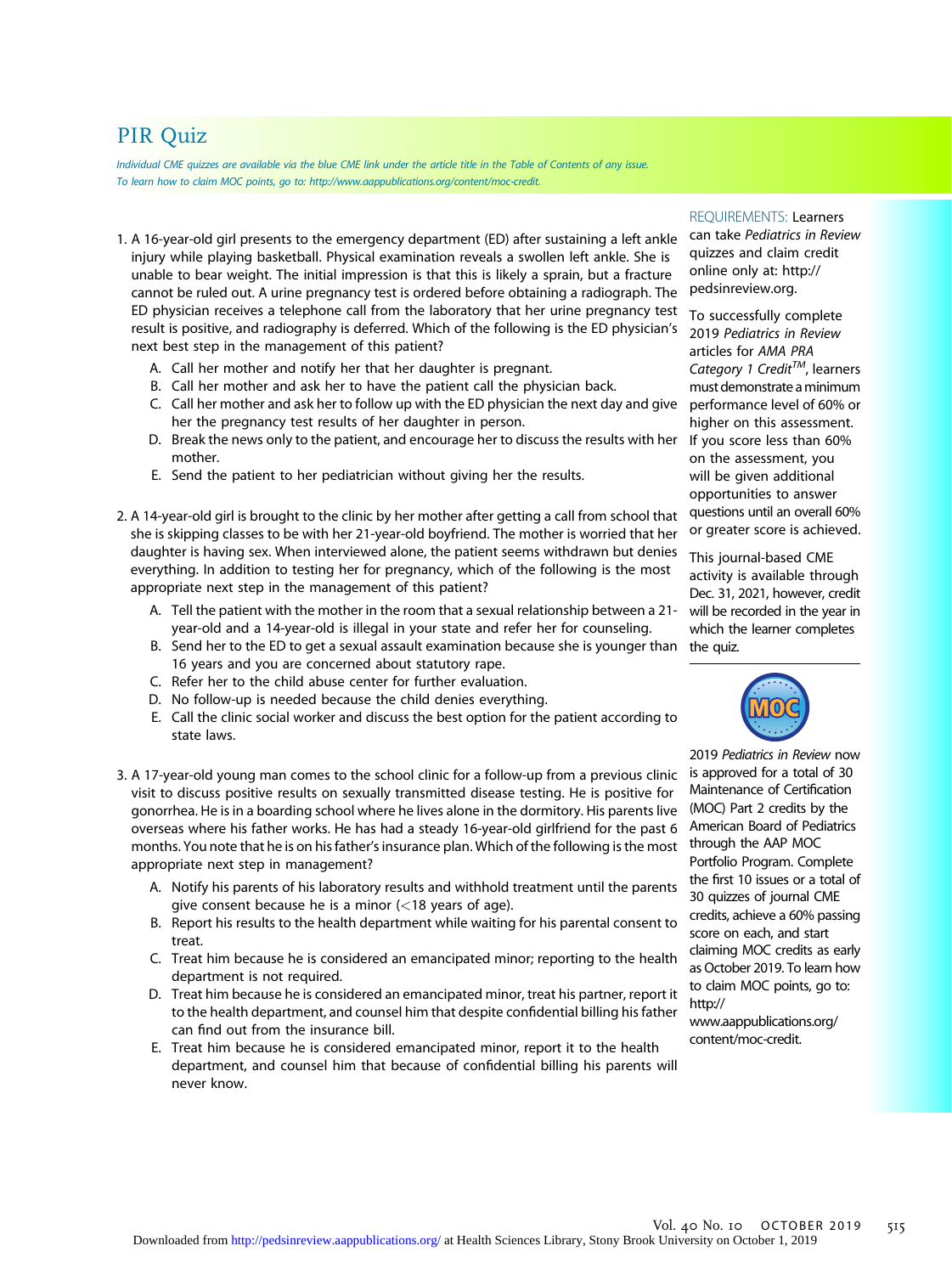- 4. A 2-month-old boy is brought to the clinic by his 16-year-old mother for his 2-month health supervision visit. The mother is accompanied today by the boy's maternal grandmother. Both parents are 16 years old, and they live with the maternal grandparents. The 2-monthold boy is due today for his first set of vaccines. Which of the following is the most appropriate plan regarding the consent for the required vaccines in this patient?
	- A. Consent is required and needs to be given by the father.
	- B. Consent is required and needs to be given by both grandparents because the parents are living with them.
	- C. Consent is required and the 16-year-old mother can give consent for her child's vaccines.
	- D. Consent is required and should be given by the maternal grandmother because the mother is only 16 years old.
	- E. No consent is required because this is a routine office procedure and is covered under consent to treat.
- 5. A 14-year-old boy is brought to the ED with severe headaches and sleeping a lot. Mom reports that he has not been wanting to get out of bed and has missed a week of school. The patient is interviewed alone. Initial assessment in the ED shows a young man with depressive mood; he reports constant crying while alone, inability to sleep, and wishes to die. He reports that he has been depressed for months and recently his depressive symptoms have worsened after his uncle, whom he was close to, died a few weeks ago. He feels that life is not worth living anymore and is contemplating ways to kill himself. He asks not to tell his parents because they have been through a lot of family stressors lately. Which of the following in the next best step in the management of this patient?
	- A. Arrange for a psychiatry outpatient appointment in 5 to 7 days.
	- B. Respect the patient's confidentiality if he signs a contract promising not to kill himself.
	- C. Have the patient follow up with his primary care physician.
	- D. Inform him that you have to tell his parents, activate an emergency detention order, and admit the patient to an inpatient psychiatric center for evaluation and clearance.
	- E. Prescribe him tricyclic antidepressants and have him follow up with his pediatrician.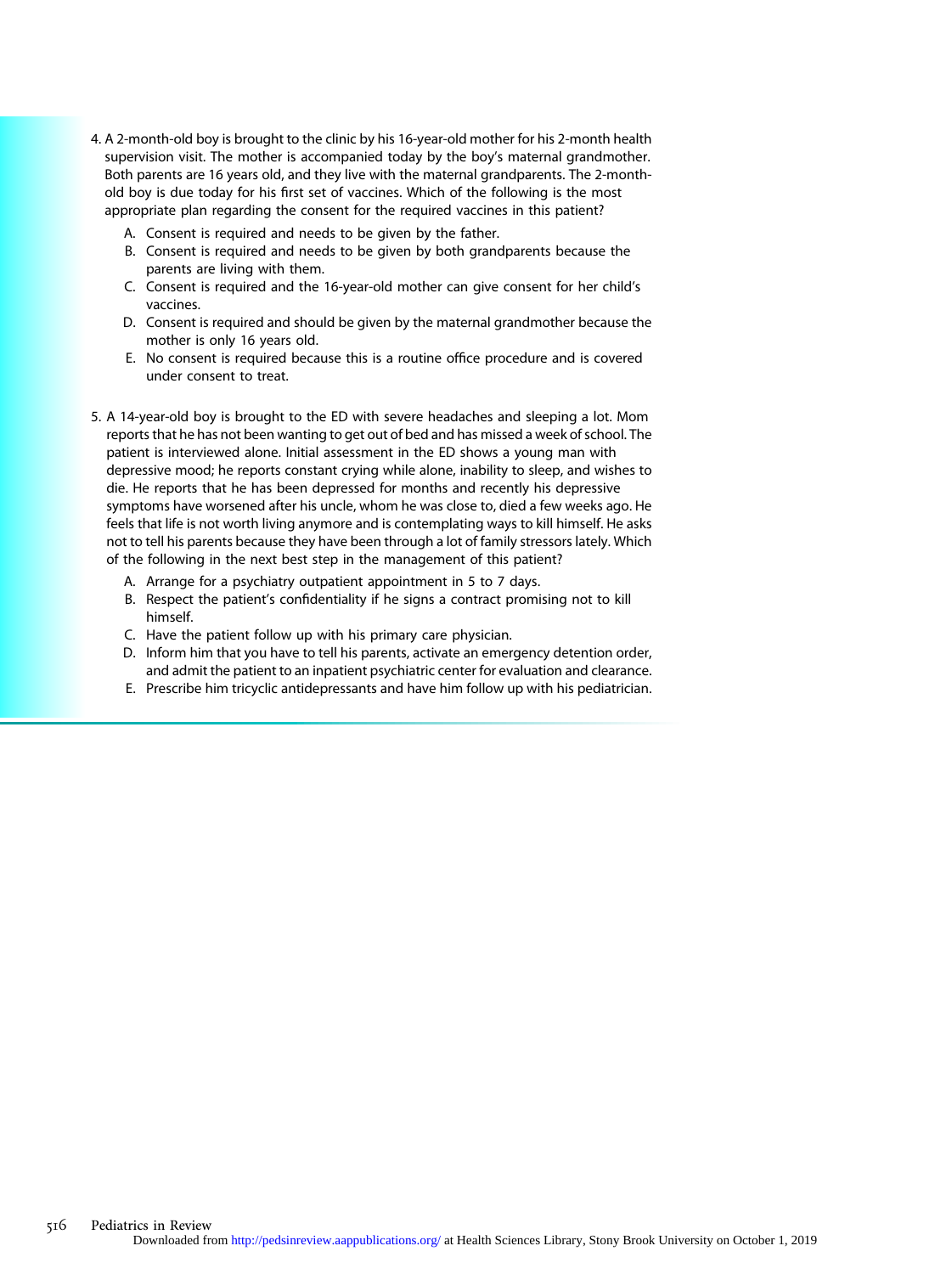### Sofya Maslyanskaya and Elizabeth M. Alderman **Confidentiality and Consent in the Care of the Adolescent Patient**

DOI: 10.1542/pir.2018-0040 *Pediatrics in Review* 2019;40;508

| Updated Information $\&$<br><b>Services</b><br><b>References</b> | including high resolution figures, can be found at:<br>http://pedsinreview.aappublications.org/content/40/10/508<br>This article cites 17 articles, 4 of which you can access for free at:<br>http://pedsinreview.aappublications.org/content/40/10/508.full#ref-li<br>$st-1$                                                                                                                                                                                                                                                  |
|------------------------------------------------------------------|--------------------------------------------------------------------------------------------------------------------------------------------------------------------------------------------------------------------------------------------------------------------------------------------------------------------------------------------------------------------------------------------------------------------------------------------------------------------------------------------------------------------------------|
| <b>Subspecialty Collections</b>                                  | This article, along with others on similar topics, appears in the<br>following collection $(s)$ :<br><b>Developmental/Behavioral Pediatrics</b><br>http://classic.pedsinreview.aappublications.org/cgi/collection/develo<br>pment:behavioral_issues_sub<br><b>Psychosocial Issues</b><br>http://classic.pedsinreview.aappublications.org/cgi/collection/psycho<br>social_issues_sub<br><b>Adolescent Health/Medicine</b><br>http://classic.pedsinreview.aappublications.org/cgi/collection/adolesc<br>ent health: medicine sub |
| Permissions & Licensing                                          | Information about reproducing this article in parts (figures, tables) or<br>in its entirety can be found online at:<br>https://shop.aap.org/licensing-permissions/                                                                                                                                                                                                                                                                                                                                                             |
| <b>Reprints</b>                                                  | Information about ordering reprints can be found online:<br>http://classic.pedsinreview.aappublications.org/content/reprints                                                                                                                                                                                                                                                                                                                                                                                                   |